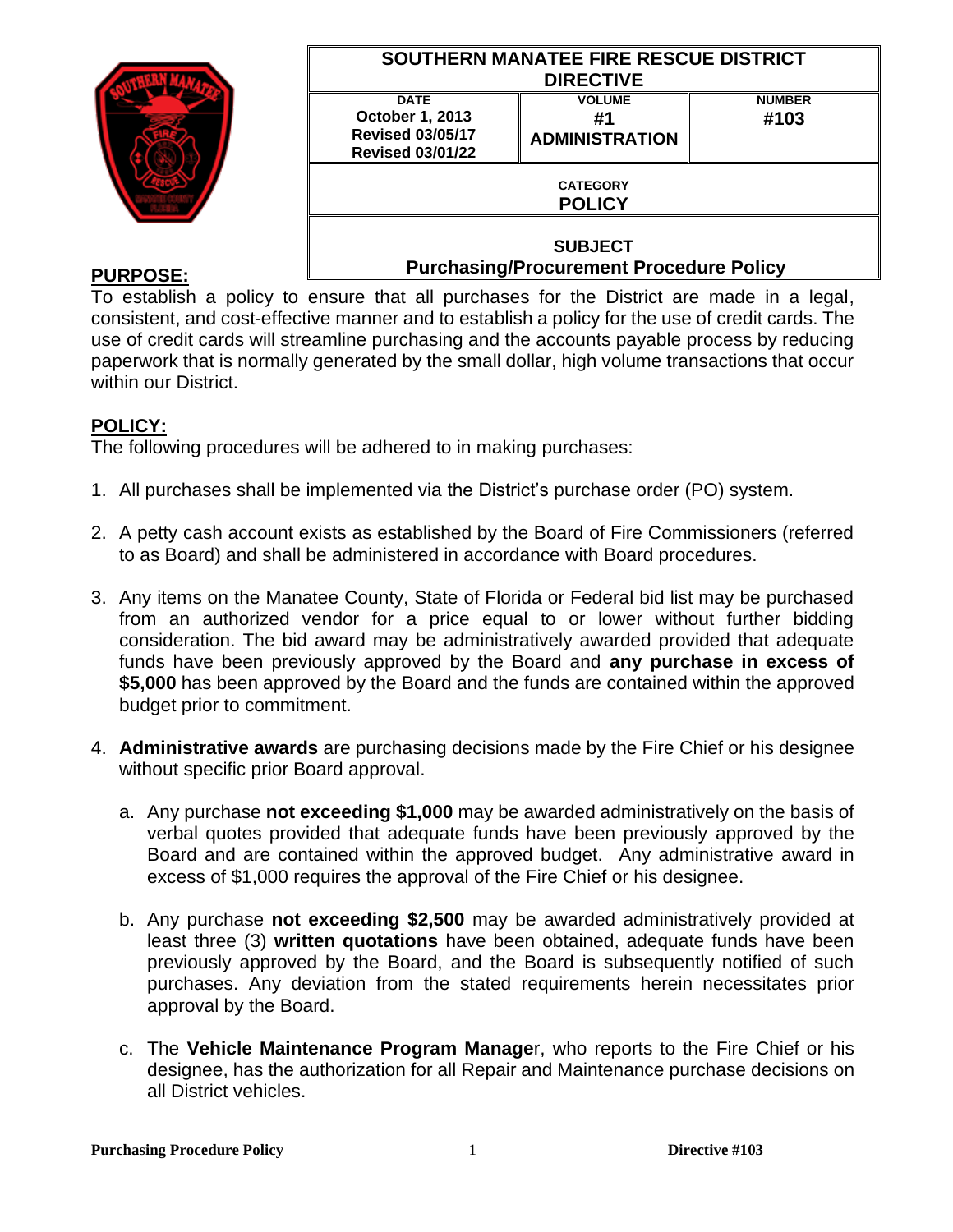- 5. Any purchase **exceeding \$2,500 but not exceeding \$15,000** may only be awarded by the Board after three (3) **written quotations** have been obtained.
- 6. Any purchase **exceeding \$15,000** must be **publicly advertised** for bid, and the bid can only be awarded by the Board.
- 7. Pursuant to Florida Statutes § 112.313 the District **will not** conduct any business with any public officer or employee or any business entity in which the public officer or employee or his or her spouse or child owns more than five percent (5%).
- 8. When an **emergency exists** that potentially threatens the public health, safety or welfare, the Fire Chief or his designee, after consultation with the Chairman or other members of the Board **may purchase an item or service without utilizing the purchasing procedures set forth in this Administrative Guideline** so long as the emergency purchase does not exceed \$5,000**.** In all cases where these purchasing procedures are not followed, in order to affect an emergency purchase, a written report detailing the emergency and the associated purchase(s) made under that emergency shall be made to the Board at the next available meeting.
- 9. When the Fire Chief or his designee determines, after a good faith review of available sources, that there is only one available source for a required item or service, he may recommend to the Board that they designate that source as a **"Single Source Supplier"**  for that product or service. **The Fire Chief or his designee should make every effort to ensure that the price charged for that product or service is a fair and competitive price for the product or service being "single sourced".**
- 10.All purchases of professional architectural, engineering, landscape architectural, or surveying and mapping services shall be undertaken in accordance with the provisions of Florida Statutes § 287.055 known as the "Consultants Competitive Negotiation Act" and any other Federal or state laws applicable to the purchasing of such professional services. If such law(s) do not address the professional services being sought in the process, the District's administration shall develop procedures and recommend them to the Board who shall then review and revise as appropriate and adopt them for use.
- 11.When two (2) or more quotes and/or bids are received under the provisions of this procedure and both are the lowest and equal with respect to price, quality and service, the following criteria may be used in awarding the quote and/or bid:
	- ➢ Whether one of the quotes and/or bids was submitted by a resident or business owner within the Southern Manatee Fire Rescue District.
	- ➢ Whether the one of the quotes and/or bids was submitted by a resident or business owner within Manatee County.
- 14.When the District's administration has **previously determined the low purchase price**  for a particular product or service by obtaining bids or quotes, administration **may purchase the item without obtaining further quotes and/or bids provided that the price for the item or service has not increased.**